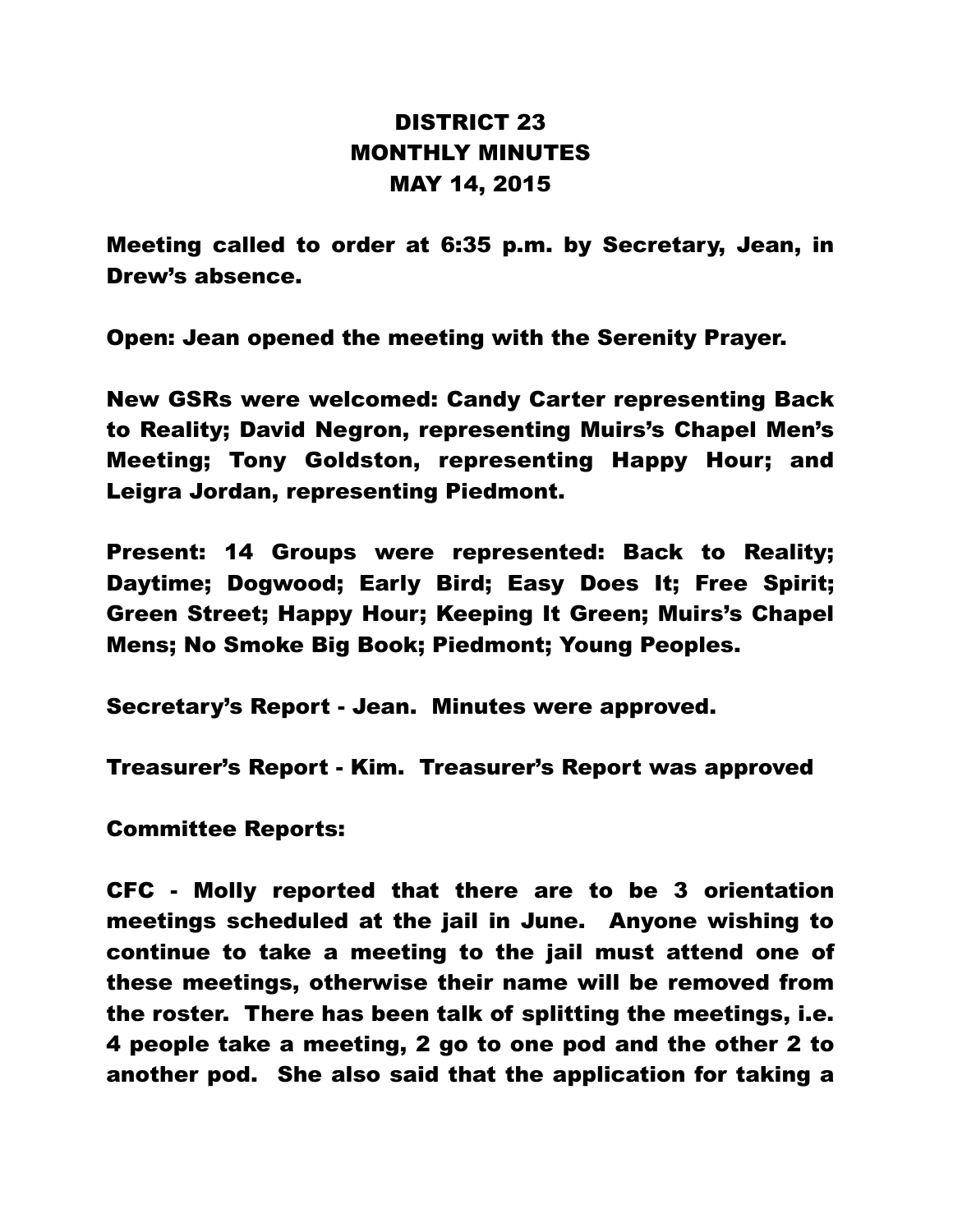meeting into the jail

has changed. Anyone can contact Molly to obtain a new application.

TFC - Jackie. Asked GSRs to return to their home groups and ask who is taking a meeting to Cone Behavioral Health and who their contact is. She is attempting to update the data for treatment centers. A week or so ago there was no meeting 3 days in a row. She asked that if a commitment cannot be kept that they call her at 987-4798 and then she can get someone to go. Jackie asked about the protocol when a meeting needs to be canceled for some reason, i.e. holiday, renovation, etc. Sharon reminded the group that each group is autonomous, and finding an alternative is the business of the group. Jackie said there is a new meeting on Friday, from 1-2, at the Interactive Resource Center. Support would be appreciated.

CPC/PI - No chair

Special Events - Rucker said that the Cinco de Mayo event was attended by about 50 people, and that all enjoyed the food. It was a wonderful opportunity for a few newcomers who were not overwhelmed by a large crowd. He has secured Shelter 2 for the Founders Day Picnic, which will be held July 12. He has suggested that he would like a pig picking. Flyers will be available soon, and the event will be posted on NC23.org for volunteers to help. He suggested that perhaps various committees would like to set up tables to explain what they do. Grapevine Chair, Dan, will be there as he has been at other events.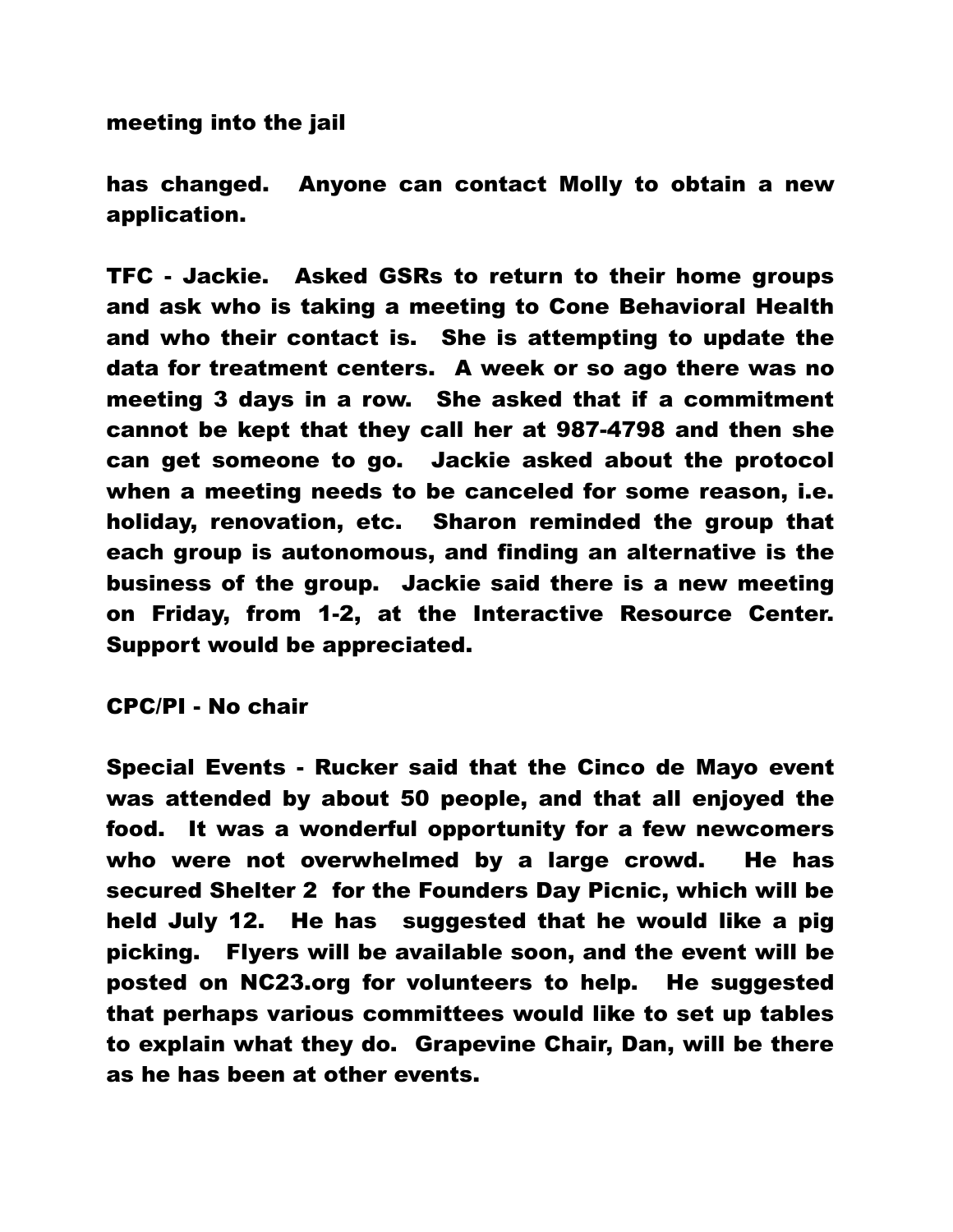Grapevine - Dan said that 2 subscriptions were given as prizes at the Cinco de Mayo Event: Josh and Sara N. received the subscriptions. He will do the same thing at Founders Day. He remarked about this month's issue of the Grapevine which is devoted to CPC/PI and various authors experiences.

Website Report. Absent.

Special Needs - Sharon. No report.

Intergroup - Lisa. Absent. Jim had nothing to present.

LCM - Dave/Roberta - All updates have been forwarded to General Service. They asked the 4 new GSRs to see them after the meeting so that they could get the necessary information. Dave said he would be in Raleigh this weekend for the Area Assembly. Roberta is going to Troy to visit a girl from Greensboro who is incarcerated.

Alt. DCM - Open Position

DCM Report - Drew was absent.

OLD BUSINESS: Vacant Positions: Alt. DCM, CPC/PI

NEW BUSINESS: Rucker asked about obtaining a storage unit for the various supplies for Special Events which are now in various places in town in bins. It was suggested that he investigate the cost for such a unit and that it be presented at June's meeting.